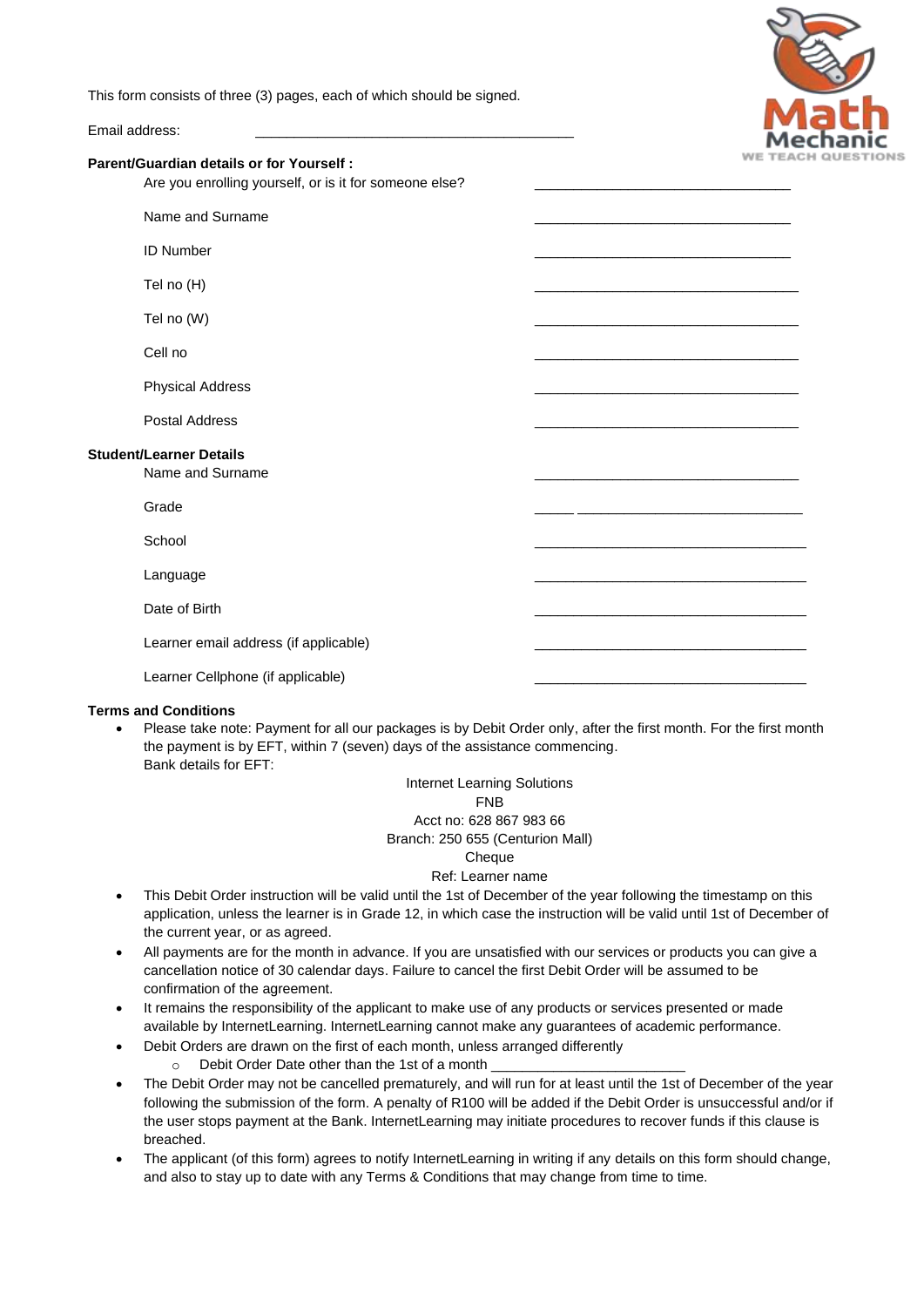- The applicant (of this form) authorizes InternetLearning or its nominee to draw the relevant amount(s) from given Bank Account. A reference of "MathMec" will show on the clients' bank statements. The applicant confirms that all the details are correct.
- Copyright of all material belongs to its respective owners, and all rights are reserved. Duplication or resell any Intellectual Property without authorization is strictly forbidden.
- InternetLearning reserves the right to make changes to the way in which products or services are offered.
- Mathematics, specifically, is not a learning subject, but a field in which development (and practice) is necessary. The learners should be brain fit. This implies that it is not sufficient to try and learn skills shortly before tests and exams, and it is expected that a learner will be busy with the material on offer on a regular basis. This condition also extends to the fact that InternetLearning cannot make promises as to how quickly any questions will be answered, but all questions are welcome and explanations will be offered as fast and as far possible.
- It is the recommendation of InternetLearning that learners should stay busy with the online material even during holidays. The undersigned agrees to understanding the importance thereof.
- The applicant to this form consent to any charges that may accrue due to non-payment or rejected debit-orders to be drawn from this account, alternatively to arrange for payment thereof with any debt-collector that InternetLearning may opt to appoint for this purpose.
- Confirmation of Application and Instruction to Debit
	- o This form is considered to be a binding instruction for the Application to InternetLearning or its nominees (MATHmechanic), as well as the Debit Order instruction..
- Subscription to InternetLearning is until end December 2022, unless agreed to by the MATHmechanic for early cancellation, and then with a minimum 30 calendar day notice period.

### **Bank details for Debit Order**

# **Security Question:**

Please provide a question and answer of something only you will know, to prove that this form was filled in by you, and for us to be able to check that we are speaking to the correct and authorized person when we have to call you.\_\_\_\_\_\_\_\_\_\_\_\_\_\_\_\_\_\_\_\_\_\_\_\_\_\_\_\_\_\_\_\_\_\_

### **Products/Services:**

⎕ HomeworkHelper:

A WhatsApp smallgroup to ask questions and be in direct contact with the tutor, is included in this package. This package focuses on the daily interaction with learners for mathematics homework assistance with videosupport, and with direct WhatsApp access included for questions - R1 850pm

Who told you about the InternetLearning eLearning packages (or where did you find out about it)?

\_\_\_\_\_\_\_\_\_\_\_\_\_\_\_\_\_\_\_\_\_\_\_\_\_\_\_\_\_\_\_\_\_\_\_\_\_\_\_\_\_\_\_\_\_\_

# *On the following page a compulsory form is provided. Without this form InternetLearning will not be able to get into a working relationship with you*